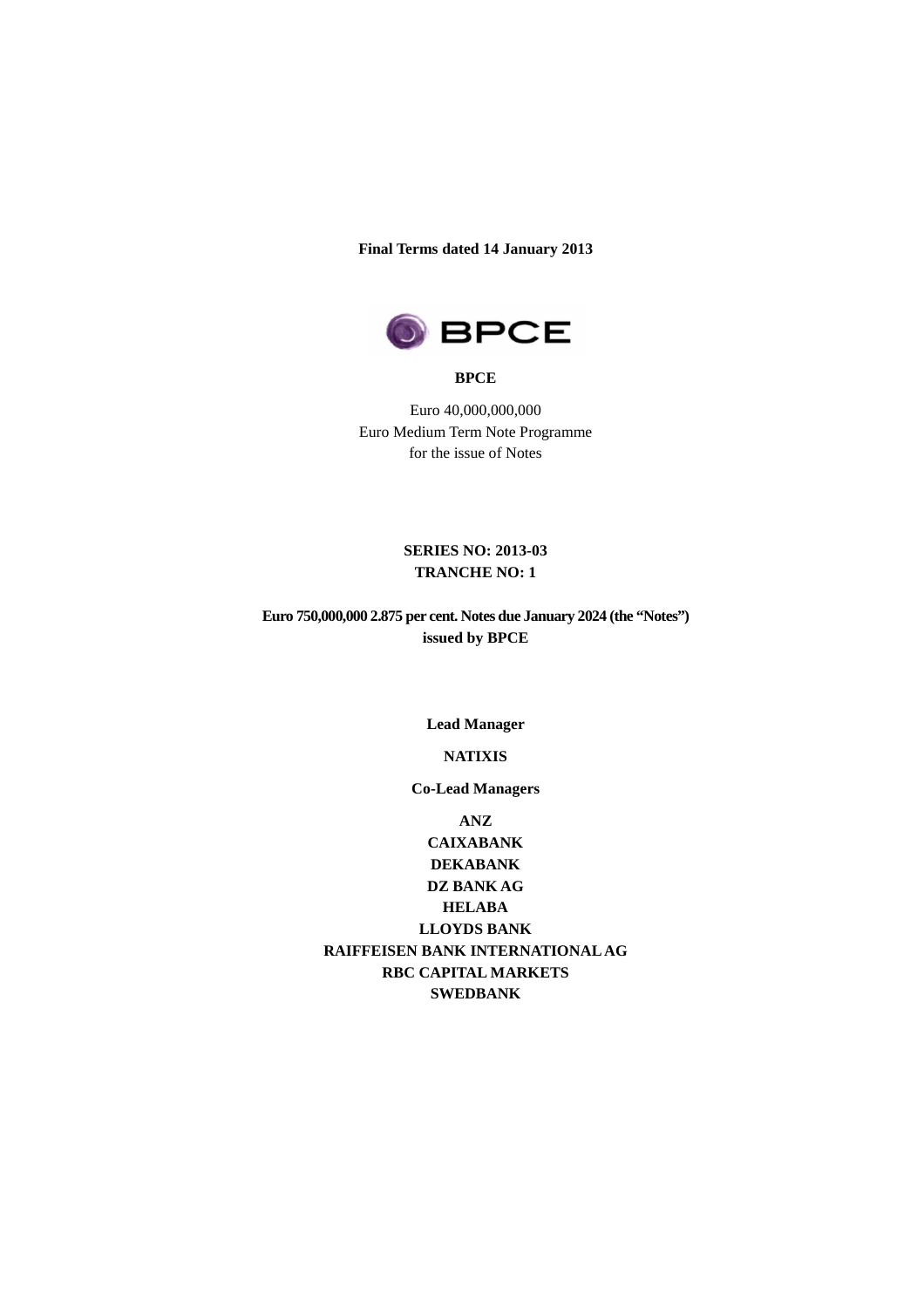## **PART A – CONTRACTUAL TERMS**

Terms used herein shall be deemed to be defined as such for the purposes of the Conditions (the "**Conditions**") set forth in the Base Prospectus dated 26 November 2012 which received visa n°12-573 from the *Autorité des marchés financiers* (the "**AMF**") on 26 November 2012 which constitutes a base prospectus for the purposes of the Prospectus Directive (Directive 2003/71/EC) (the "**Prospectus Directive**") as amended (which includes the amendments made by Directive 2010/73/EU to the extent that such amendments have been implemented in a Member State of the European Economic Area).

This document constitutes the Final Terms of the Notes described herein for the purposes of Article 5.4 of the Prospectus Directive and must be read in conjunction with such Base Prospectus . Full information on the Issuer and the offer of the Notes is only available on the basis of the combination of these Final Terms and the Base Prospectus. The Base Prospectus is available for viewing at the office of the Fiscal Agent or each of the Paying Agents and on the website of the AMF (www.amf-france.org) and copies may be obtained from BPCE, 50 avenue Pierre Mendès-France, 75013 Paris, France.

| 1. | Issuer:                                                          |                                             | <b>BPCE</b>                                                                                                                                                  |
|----|------------------------------------------------------------------|---------------------------------------------|--------------------------------------------------------------------------------------------------------------------------------------------------------------|
| 2. | (i)                                                              | Series Number:                              | 2013-03                                                                                                                                                      |
|    | (ii)                                                             | Tranche Number:                             | 1                                                                                                                                                            |
|    | (iii)                                                            | Date on which the Notes become<br>fungible: | Not Applicable                                                                                                                                               |
| 3. | Specified Currency or Currencies:                                |                                             | Euro                                                                                                                                                         |
| 4. | <b>Aggregate Nominal Amount of Notes</b><br>admitted to trading: |                                             |                                                                                                                                                              |
|    | (i)                                                              | Series:                                     | Euro 750,000,000                                                                                                                                             |
|    | (ii)                                                             | Tranche:                                    | Euro 750,000,000                                                                                                                                             |
| 5. | <b>Issue Price:</b>                                              |                                             | 98.889 per cent. of the Aggregate Nominal Amount                                                                                                             |
| 6. |                                                                  | Specified Denomination(s):                  | Euro 100,000                                                                                                                                                 |
| 7. | (i)                                                              | Issue Date:                                 | 16 January 2013                                                                                                                                              |
|    | (ii)                                                             | <b>Interest Commencement Date:</b>          | 16 January 2013                                                                                                                                              |
| 8. | <b>Interest Basis:</b>                                           |                                             | 2.875 per cent. Fixed Rate                                                                                                                                   |
| 9. | <b>Maturity Date:</b>                                            |                                             | 16 January 2024                                                                                                                                              |
|    | 10. Redemption Basis:                                            |                                             | Subject to any purchase and cancellation or early<br>redemption, the Notes will be redeemed on the Maturity<br>Date at 100 per cent. of their nominal amount |
|    |                                                                  | 11. Change of Interest Basis:               | Not Applicable                                                                                                                                               |
|    | 12. Put/Call Options:                                            |                                             | Not Applicable                                                                                                                                               |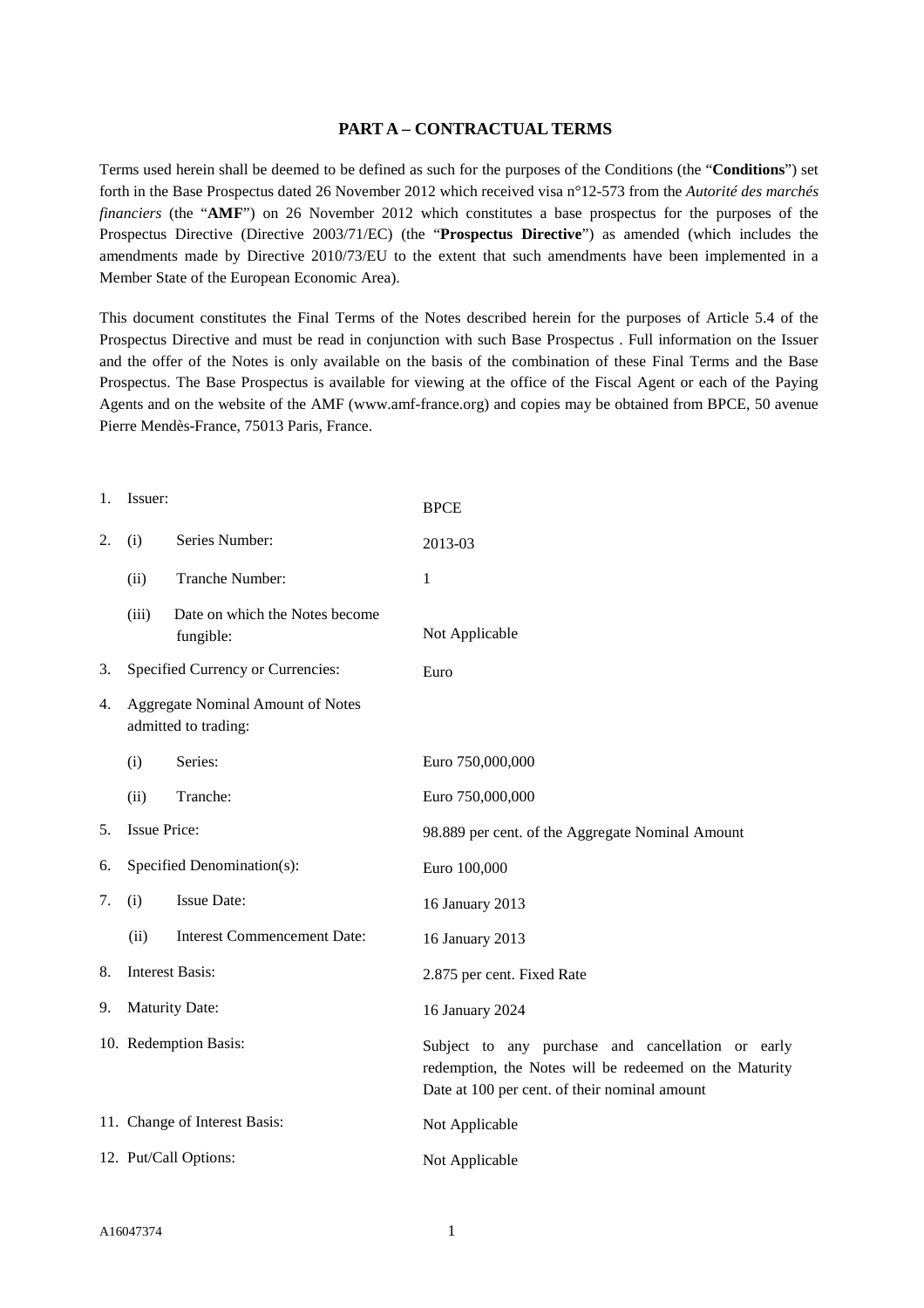| 13. $(i)$                                        | Status of the Notes:                                                     | <b>Unsubordinated Notes</b>                                                                                                                                                         |  |
|--------------------------------------------------|--------------------------------------------------------------------------|-------------------------------------------------------------------------------------------------------------------------------------------------------------------------------------|--|
| (i)                                              | Dates of the corporate authorisations<br>for issuance of Notes obtained: | Decision of the <i>Directoire</i> of the Issuer dated 4 June 2012<br>and decision of Mr. Roland Charbonnel, Director Group<br>Funding and Investor Relations, dated 08 January 2013 |  |
| PROVISIONS RELATING TO INTEREST (IF ANY) PAYABLE |                                                                          |                                                                                                                                                                                     |  |
|                                                  | 14. Fixed Rate Note Provisions                                           | Applicable                                                                                                                                                                          |  |

# (i) Rate of Interest: 2.875 per cent. per annum payable in arrear on each Interest Payment Date (ii) Interest Payment Date(s): 16 January in each year commencing on 16 January 2014 (iii) Fixed Coupon Amount: Euro 2,875 per Euro 100,000 in Nominal Amount (iv) Broken Amount(s): Not Applicable (v) Day Count Fraction: Actual/Actual (ICMA) (vi) Determination Dates: 16 January in each year 15. Floating Rate Note Provisions Not Applicable 16. Zero Coupon Note Provisions Not Applicable 17. Inflation Linked Interest Note Provisions Not Applicable

#### **PROVISIONS RELATING TO REDEMPTION**

|                | 18. Call Option                                                                                                                                                                              | Not Applicable                                                  |
|----------------|----------------------------------------------------------------------------------------------------------------------------------------------------------------------------------------------|-----------------------------------------------------------------|
| 19. Put Option |                                                                                                                                                                                              | Not Applicable                                                  |
|                | 20. Final Redemption Amount of each Note:                                                                                                                                                    | Euro 100,000 per Note of Euro 100,000 Specified<br>Denomination |
|                | Inflation Linked Notes – Provisions relating<br>to the Final Redemption Amount:                                                                                                              | Not Applicable                                                  |
|                | 21. Early Redemption Amount                                                                                                                                                                  |                                                                 |
| (i)            | Early Redemption Amount(s) of each<br>Note payable on redemption for<br>taxation reasons (Condition $6(g)$ ), for<br>illegality (Condition $6(j)$ ) or on event<br>of default (Condition 9): | Euro 100,000 per Note of Euro 100,000 Specified<br>Denomination |
| (ii)           | Redemption for taxation reasons<br>permitted on days others than Interest<br>Payment Dates (Condition $6(g)$ ):                                                                              | N <sub>0</sub>                                                  |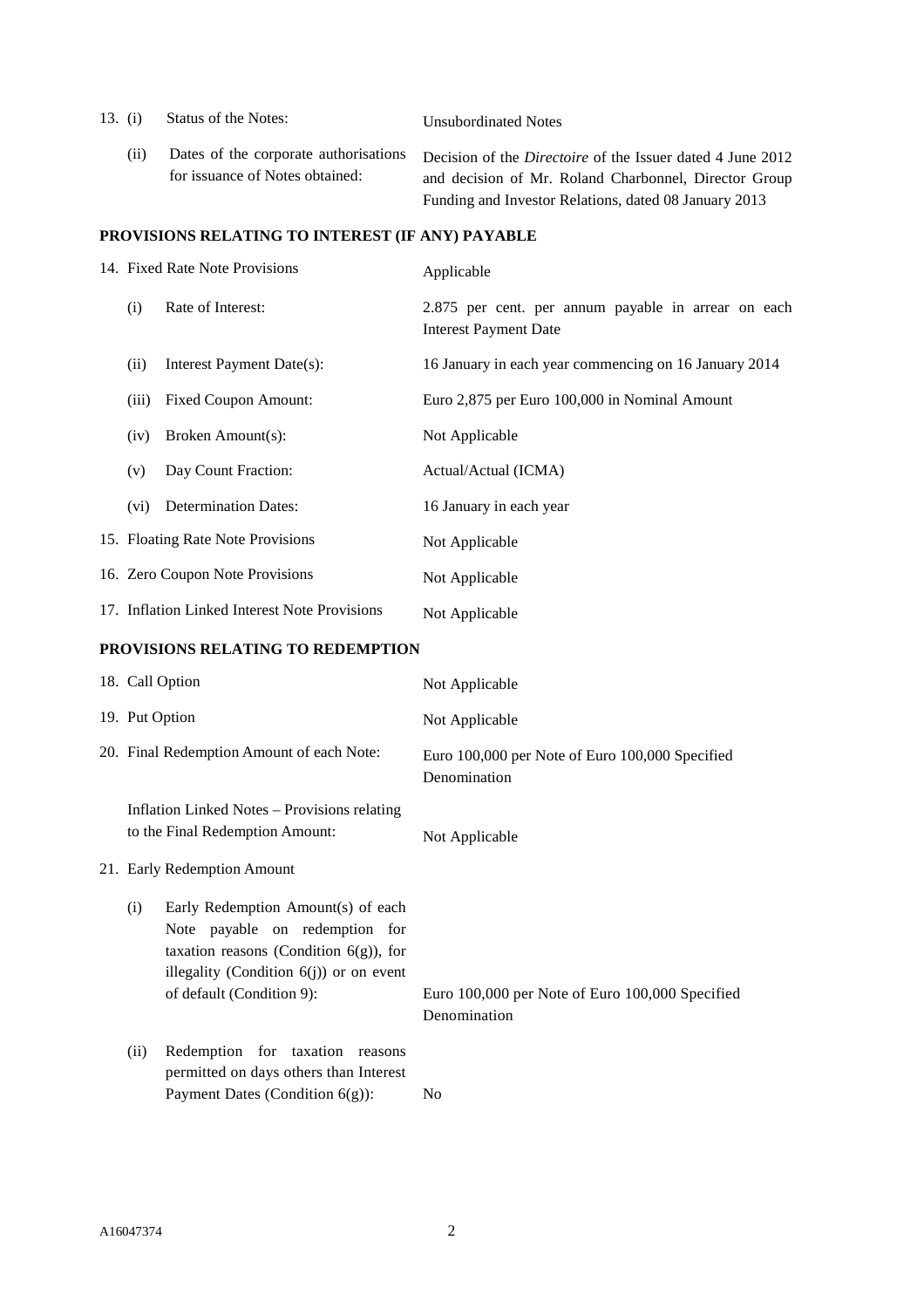| (iii) Unmatured Coupons to become void  |                |
|-----------------------------------------|----------------|
| upon early redemption (Materialised     |                |
| Bearer Notes only) (Condition $7(f)$ ): | Not Applicable |

## **GENERAL PROVISIONS APPLICABLE TO THE NOTES**

| 22. Form of Notes:                                                                                                          |                                                                                                                      | <b>Dematerialised Notes</b>                                                                                                                                                                                                                                           |
|-----------------------------------------------------------------------------------------------------------------------------|----------------------------------------------------------------------------------------------------------------------|-----------------------------------------------------------------------------------------------------------------------------------------------------------------------------------------------------------------------------------------------------------------------|
| (i)                                                                                                                         | Form of Dematerialised Notes:                                                                                        | Bearer form (au porteur)                                                                                                                                                                                                                                              |
| (ii)                                                                                                                        | <b>Registration Agent:</b>                                                                                           | Not Applicable                                                                                                                                                                                                                                                        |
| (iii)                                                                                                                       | Temporary Global Certificate:                                                                                        | Not Applicable                                                                                                                                                                                                                                                        |
| (iv)                                                                                                                        | Applicable TEFRA exemption:                                                                                          | Not Applicable                                                                                                                                                                                                                                                        |
|                                                                                                                             | 23. Financial Centre(s):                                                                                             | Not Applicable                                                                                                                                                                                                                                                        |
| 24. Talons for future Coupons or Receipts to be<br>attached to Definitive Notes (and dates on<br>which such Talons mature): |                                                                                                                      | Not Applicable                                                                                                                                                                                                                                                        |
|                                                                                                                             | 25. Details relating to Instalment Notes: amount<br>of each instalment, date on which each<br>payment is to be made: | Not Applicable                                                                                                                                                                                                                                                        |
|                                                                                                                             | 26. Redenomination provisions:                                                                                       |                                                                                                                                                                                                                                                                       |
|                                                                                                                             | 27. Purchase in accordance with Article L.213-1<br>A and D.213-1 A of the French Code                                | Not Applicable                                                                                                                                                                                                                                                        |
|                                                                                                                             | monétaire et financier:                                                                                              | Applicable                                                                                                                                                                                                                                                            |
|                                                                                                                             | 28. Consolidation provisions:                                                                                        | Not Applicable                                                                                                                                                                                                                                                        |
| 29. Masse:                                                                                                                  |                                                                                                                      | Contractual Masse shall apply<br>Name and address of the Representative:<br><b>BNP Paribas Securities Services</b><br>Global Corporate Trust<br>Les Grands Moulins de Pantin<br>9, rue du Débarcadère<br>93500 Pantin<br>France<br>represented by Mr. Sylvain Thomazo |
|                                                                                                                             |                                                                                                                      | Name and address of the alternate Representative:<br>Sandrine d'Haussy<br>69, avenue Gambetta<br>94100 Saint Maur des Fosses<br>France<br>The Representative will receive a remuneration of<br>Euro 2,000 (excluding VAT)                                             |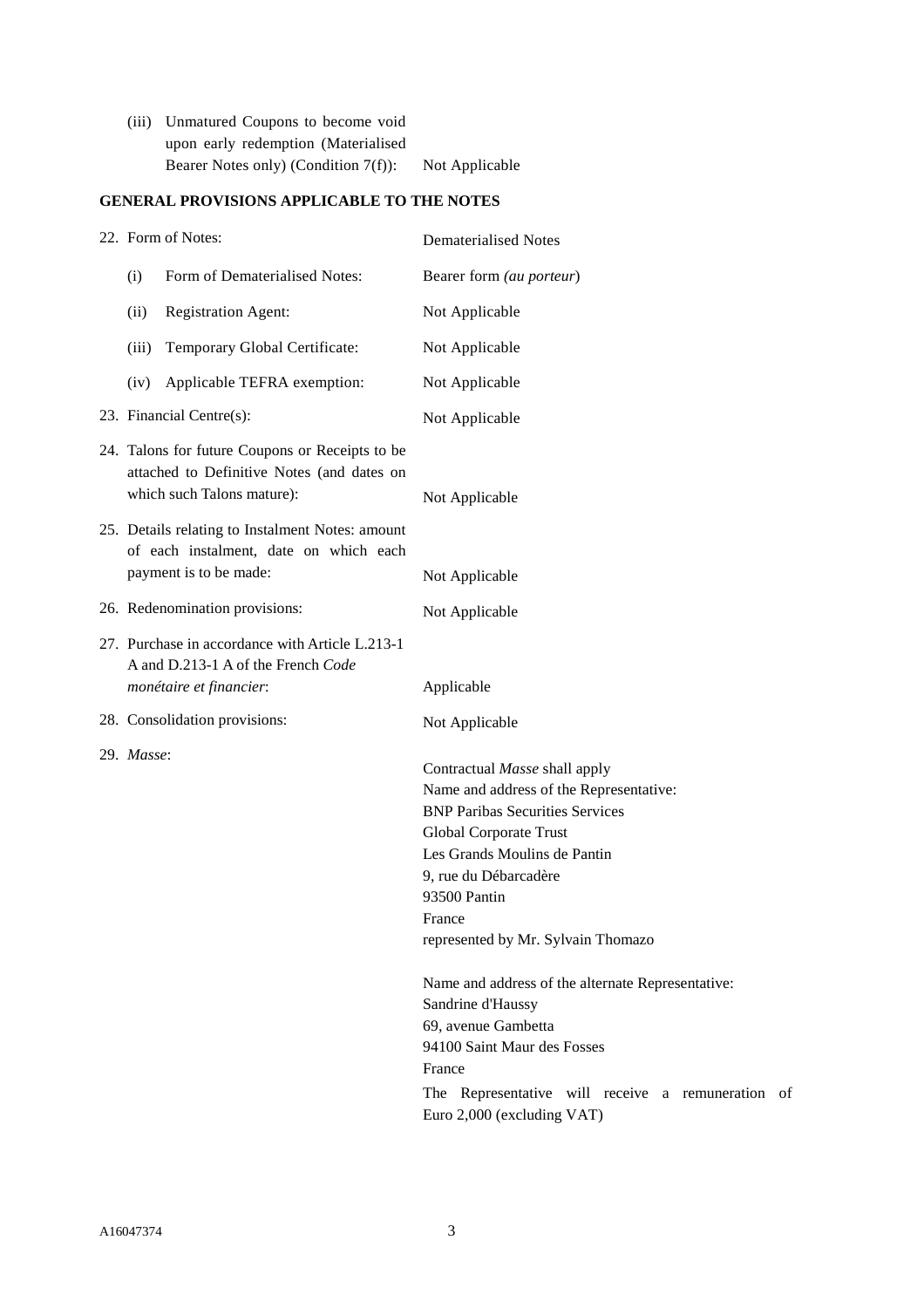#### **GENERAL**

30. The aggregate principal amount of Notes issued has been translated into Euro at the rate of  $[\cdot]$  producing a sum of: Not Applicable

## **RESPONSIBILITY**

The Issuer accepts responsibility for the information contained in these Final Terms.

Signed on behalf of BPCE

Duly represented by:

Roland Charbonnel, Director Group Funding and Investor Relations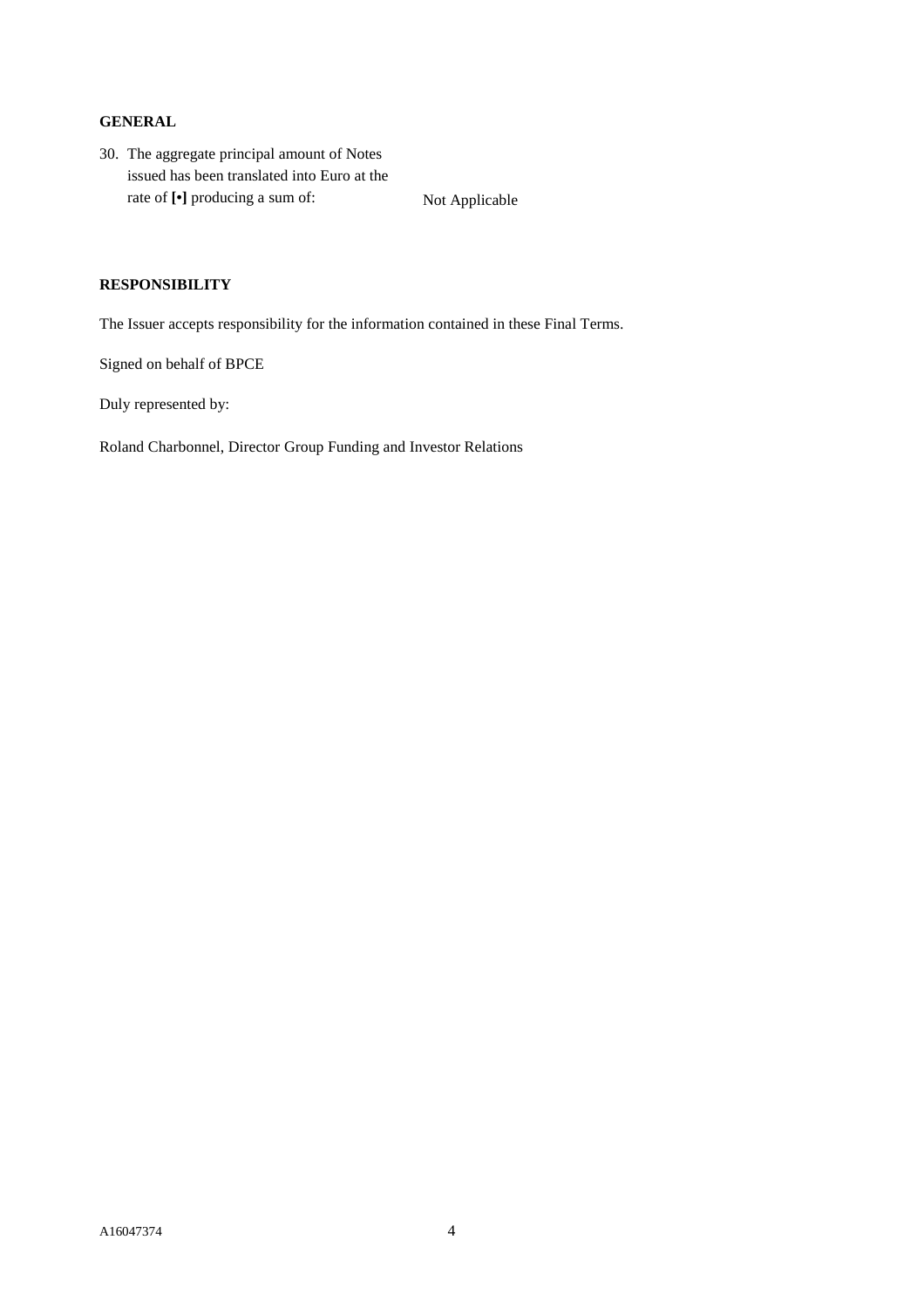## **PART B – OTHER INFORMATION**

## **1. LISTING AND ADMISSION TO TRADING**

|    | (i) Lisintg and Admission to<br>trading:                            | Application has been made by the Issuer (or on its behalf) for<br>the Notes to be admitted to trading on Euronext Paris with effect<br>from 16 January 2013. |
|----|---------------------------------------------------------------------|--------------------------------------------------------------------------------------------------------------------------------------------------------------|
|    | (ii) Estimate of total expenses<br>related to admission to trading: | Euro 12,600                                                                                                                                                  |
| 2. | <b>RATINGS</b>                                                      |                                                                                                                                                              |
|    | Ratings:                                                            | The Notes to be issued are expected to be rated:                                                                                                             |
|    |                                                                     | S & P: A                                                                                                                                                     |
|    |                                                                     | Moody's: A2                                                                                                                                                  |
|    |                                                                     | Fitch: $A+$                                                                                                                                                  |
|    |                                                                     | Each of S&P, Moody's and Fitch is established in the European<br>Union and registered under Regulation (EC) No 1060/2009.                                    |

#### **3. NOTIFICATION**

Not Applicable

#### **4. INTERESTS OF NATURAL AND LEGAL PERSONS INVOLVED IN THE ISSUE**

Save as discussed in "Subscription and Sale", so far as the Issuer is aware, no person involved in the offer of the Notes has an interest material to the offer.

## **5. REASONS FOR THE OFFER, ESTIMATED NET PROCEEDS AND TOTAL EXPENSES**

| (i) Reasons for the offer:      | See "Use of Proceeds" wording in Base Prospectus |
|---------------------------------|--------------------------------------------------|
| (ii) Estimated net proceeds:    | Euro 738,667,500                                 |
| (iii) Estimated total expenses: | Euro 12,600                                      |

## **6. YIELD**

Indication of yield: 2.995 per cent. *per annum* 

The yield is calculated at the Issue Date on the basis of the Issue Price. It is not an indication of future yield.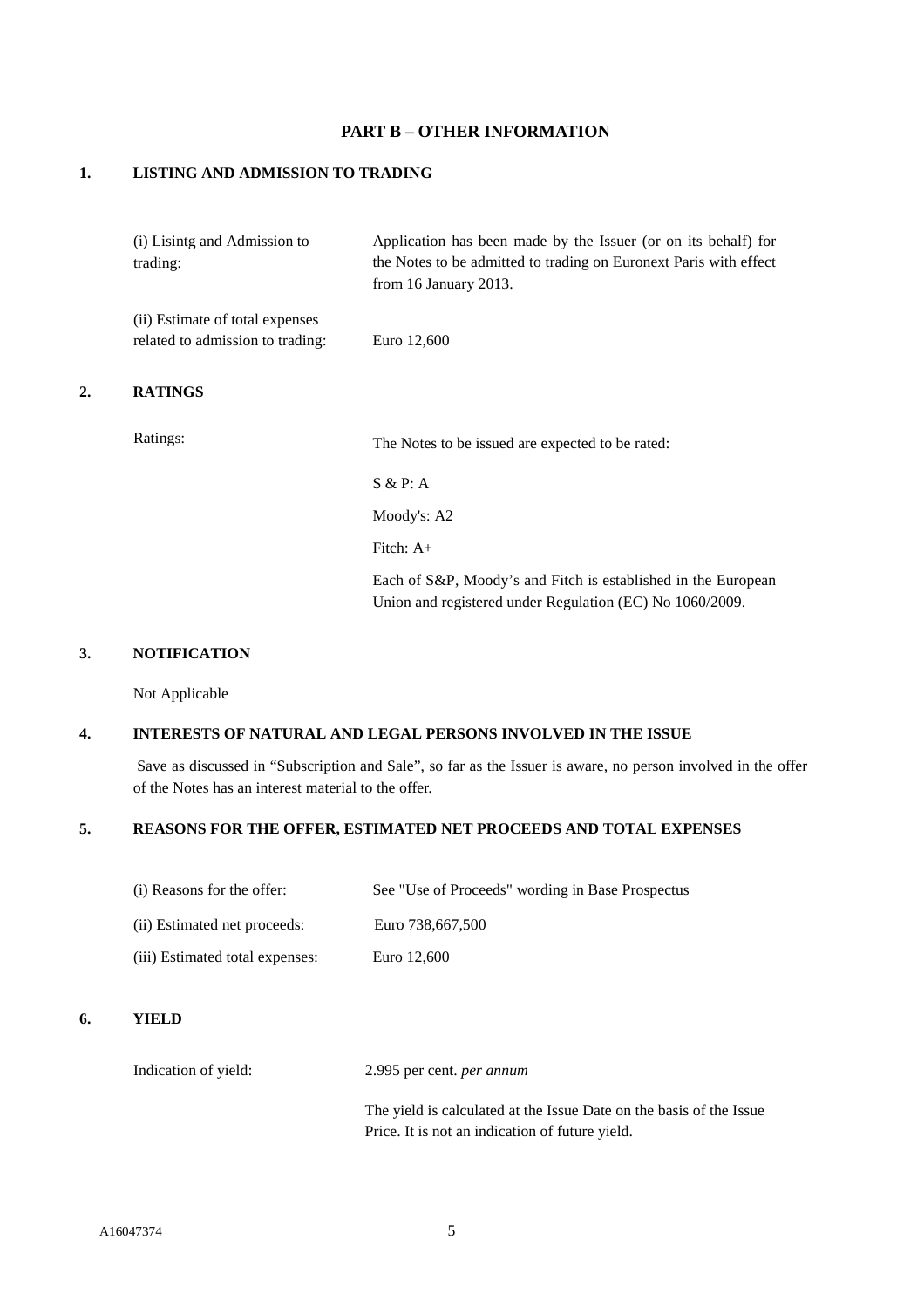## **7. OPERATIONAL INFORMATION**

| <b>ISIN</b> Code:                                                                                    | FR0011390921             |  |  |
|------------------------------------------------------------------------------------------------------|--------------------------|--|--|
| Common Code:                                                                                         | 087481387                |  |  |
| Depositaries:                                                                                        |                          |  |  |
| (i)<br>Euroclear France to act as<br>Central Depositary:                                             | Yes                      |  |  |
| Common Depositary for<br>(ii)<br>Euroclear and Clearstream                                           |                          |  |  |
| Luxembourg:                                                                                          | Yes                      |  |  |
| Any clearing system(s) other than<br>Euroclear<br>and<br>Clearstream,<br>Luxembourg and the relevant |                          |  |  |
| identification number(s):                                                                            | Not Applicable           |  |  |
| Delivery:                                                                                            | Delivery against payment |  |  |
| Names and addresses of additional                                                                    |                          |  |  |
| Paying Agent(s) (if any):                                                                            | Not Applicable           |  |  |

## **8. DISTRIBUTION**

| (i)  | Method of distribution:                                 | Syndicated                                                 |
|------|---------------------------------------------------------|------------------------------------------------------------|
| (ii) | If syndicated:                                          |                                                            |
| (A)  | Names of Managers:                                      | <b>Lead Manager</b>                                        |
|      |                                                         | <b>NATIXIS</b>                                             |
|      |                                                         | <b>Co-Lead Managers</b>                                    |
|      |                                                         | Australia and New Zealand Banking Group Limited            |
|      |                                                         | Caixabank S.A.                                             |
|      |                                                         | DekaBank Deutsche Girozentrale                             |
|      |                                                         | DZ BANK AG Deutsche Zentral-Genossenschaftsbank, Frankfurt |
|      |                                                         | am Main                                                    |
|      |                                                         | Landesbank Hessen-Thüringen Girozentrale                   |
|      |                                                         | Lloyds TSB Bank plc                                        |
|      |                                                         | <b>RBC</b> Europe Limited                                  |
|      |                                                         | Raiffeisen Bank International AG                           |
|      |                                                         | Swedbank AB (publ)                                         |
| (B)  | Stabilising Manager(s) if any:                          | Not Applicable                                             |
|      | (iii) If non-syndicated, name and<br>address of Dealer: |                                                            |
|      |                                                         | Not Applicable                                             |
|      |                                                         |                                                            |